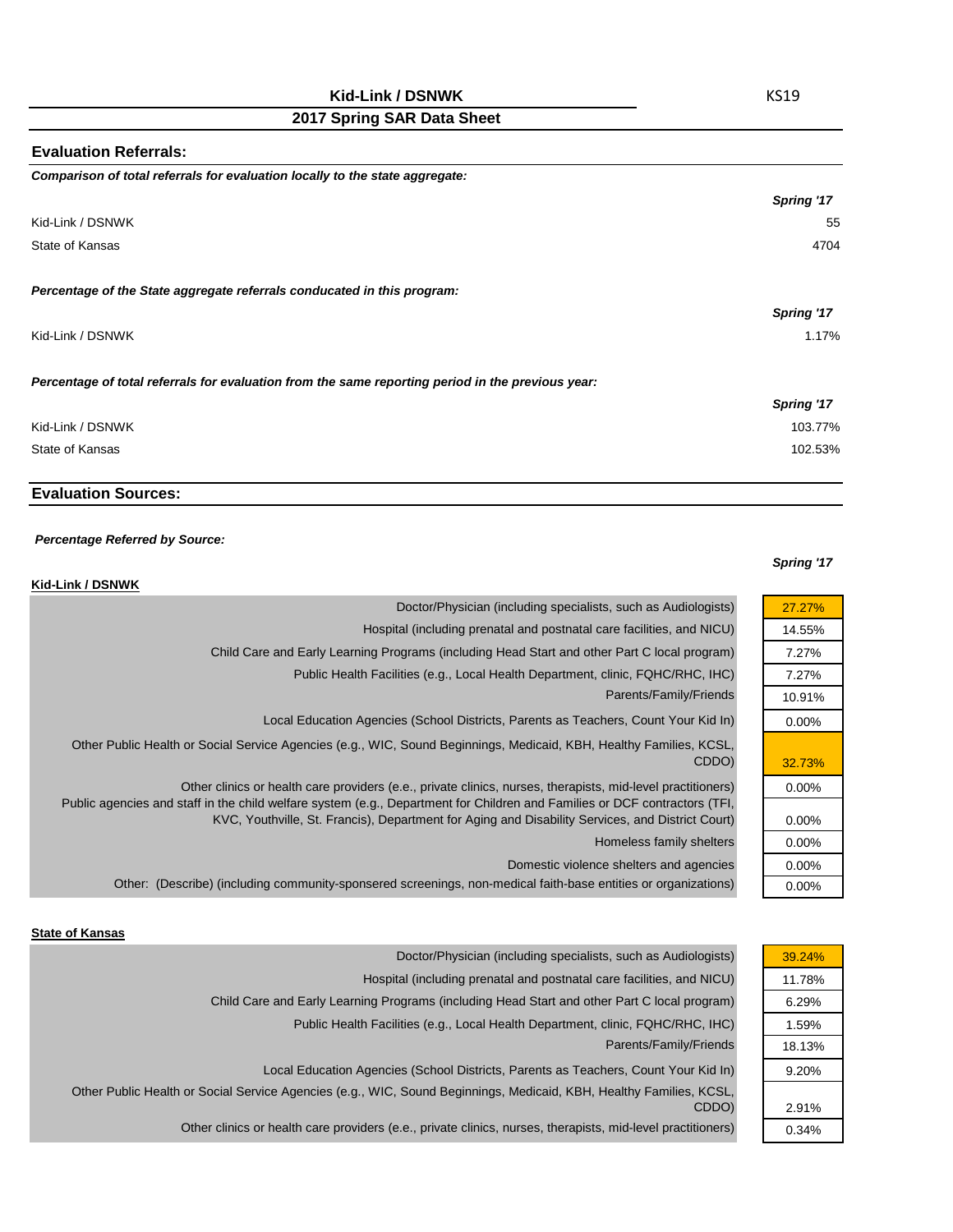| KVC, Youthville, St. Francis), Department for Aging and Disability Services, and District Court)               |            |
|----------------------------------------------------------------------------------------------------------------|------------|
| Homeless family shelters                                                                                       |            |
| Domestic violence shelters and agencies                                                                        | 0.00%      |
| Other: (Describe) (including community-sponsered screenings, non-medical faith-base entities or organizations) | 2.49%      |
| Total referred but not evaluated:                                                                              |            |
|                                                                                                                | Spring '17 |
| Kid-Link / DSNWK                                                                                               | 19         |
| State of Kansas                                                                                                | 1583       |
|                                                                                                                |            |
| Percentage of referrals that were not evaluated:                                                               | Spring '17 |
| Kid-Link / DSNWK                                                                                               | 34.55%     |
| State of Kansas                                                                                                | 33.65%     |
|                                                                                                                |            |
| Percentage of reasons for not completing evaluations:                                                          |            |
|                                                                                                                | Spring '17 |
| Kid-Link / DSNWK                                                                                               |            |
| <b>Family Declined</b>                                                                                         | 10.53%     |
|                                                                                                                |            |
| Moved                                                                                                          | 15.79%     |
| Could Not                                                                                                      |            |
| Locate Family                                                                                                  | 31.58%     |
| In Process                                                                                                     | 42.11%     |
| Other                                                                                                          | 0.00%      |
|                                                                                                                |            |

g  $\mathcal{G}$  , p (  $\mathcal{G}$  ,  $\mathcal{G}$  ,  $\mathcal{G}$  ,  $\mathcal{G}$  ,  $\mathcal{G}$  ,  $\mathcal{G}$  ,  $\mathcal{G}$  ,  $\mathcal{G}$  ,  $\mathcal{G}$  ,  $\mathcal{G}$  ,  $\mathcal{G}$  ,  $\mathcal{G}$  ,  $\mathcal{G}$  ,  $\mathcal{G}$  ,  $\mathcal{G}$  ,  $\mathcal{G}$  ,  $\mathcal{G}$  ,  $\mathcal{G}$  ,  $\mathcal{G$ 

**State of Kansas** 

Family Declined Moved Could Not Locate Family In Process Other

| 24.64%   |
|----------|
| 3.60%    |
| 22.17%   |
| 49.59%   |
| $0.00\%$ |

**Timelines:**

#### *Percentage of referrals not meeting seven-day timeline:*

|                                                               | <b>Spring '17</b> |
|---------------------------------------------------------------|-------------------|
| Kid-Link / DSNWK                                              | $0.00\%$          |
| State of Kansas                                               | 0.00%             |
| Percentage of IFSPs not developed within the 45-day timeline: |                   |
|                                                               | <b>Spring '17</b> |
| Kid-Link / DSNWK                                              | 50.00%            |
| State of Kansas                                               | 19.17%            |

# **Local Program Proportionate Size Comparison:**

| <b>Six-Month Cumulative Count</b> |            |
|-----------------------------------|------------|
|                                   | Spring '17 |
| Kid-Link / DSNWK                  | 48         |
| State of Kansas                   | 7314       |